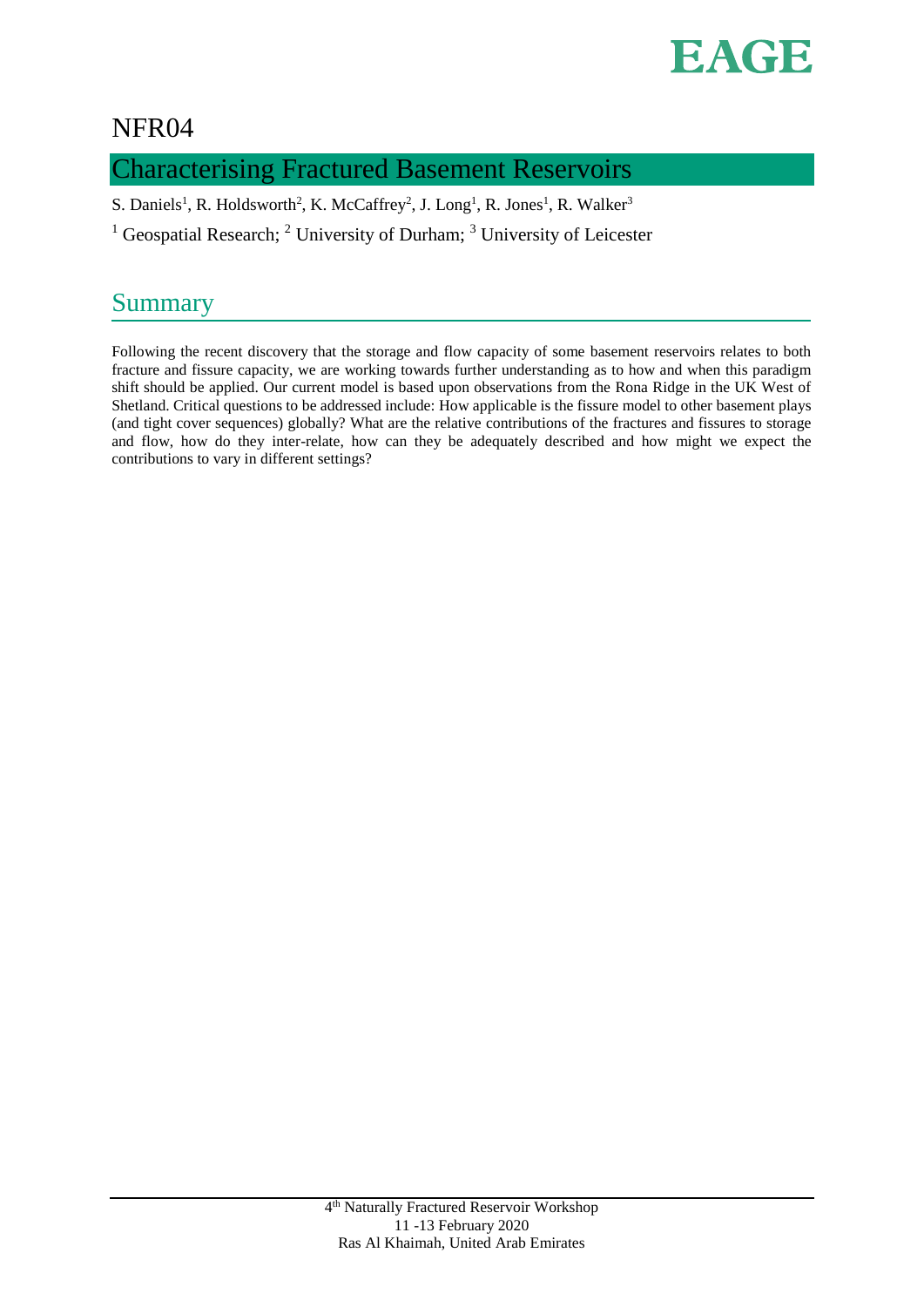

#### **Introduction**

There has recently been a paradigm shift in understanding of the Rona Ridge fractured basement oil field reservoirs (UK, West of Shetland, Figure 1). Within core in the Lancaster and Clair oil fields, evidence has been documented to suggest there are fissures that were open to the surface, and that these were repeatedly flushed with pulses of hydrothermal fluids from below and subject to sediment ingress from above. The fissures extend across several hundred metres vertically and can have apertures that are several metres wide. They were contemporaneous with faulting, and are linked to uplift of the ridge and to oil migration (Slightam, 2012; Holdsworth et al., 2019). Oil-bearing fractures tend to occur, where present, as the youngest, dominant set of brittle fractures, typically with a predominant orientation parallel to the NE-SW ridge trend. Oil migration is believed to have coincided with fissuring, mineralisation, sediment ingress and possibly active rifting in the Late Cretaceous. The porosity and permeability of these mineralised sediment-filled fissures has significant impact on the reserves and recovery of these fields. The interaction between fractures and fissures is of major importance to predict volumes and production behaviour.



*Figure 1 Map showing the along-strike relationship between the Isle of Lewis and the Rona Ridge.* 

An analogue for the Rona Ridge is the Isle of Lewis in the Outer Hebrides. The Isle of Lewis lies along the NE-SW structural trend with the Rona Ridge (Figure 1), and has comparable basement, of a similar age. The Lewisian Complex basement host typically yields NeoArchean zircon ages, and has been subject to many episodes of deformation, often concentrated along reactivated early-formed faults. Fractures, fissures are faults are all present at outcrop. Faults and fractures that are older than Mesozoic tend not to exhibit any porosity. Many of the textures seen in brittle fractures at outcrop and in the subsurface are indistinguishable. A close association between fissure-fill and faults (Figure 2) has allowed the largest fissures to have been undetected at outcrop, having been aggregated with fault rock in previous studies (e.g. Franklin 2013). Ongoing work is now characterising the fracture and fissure properties and the relationship between the two.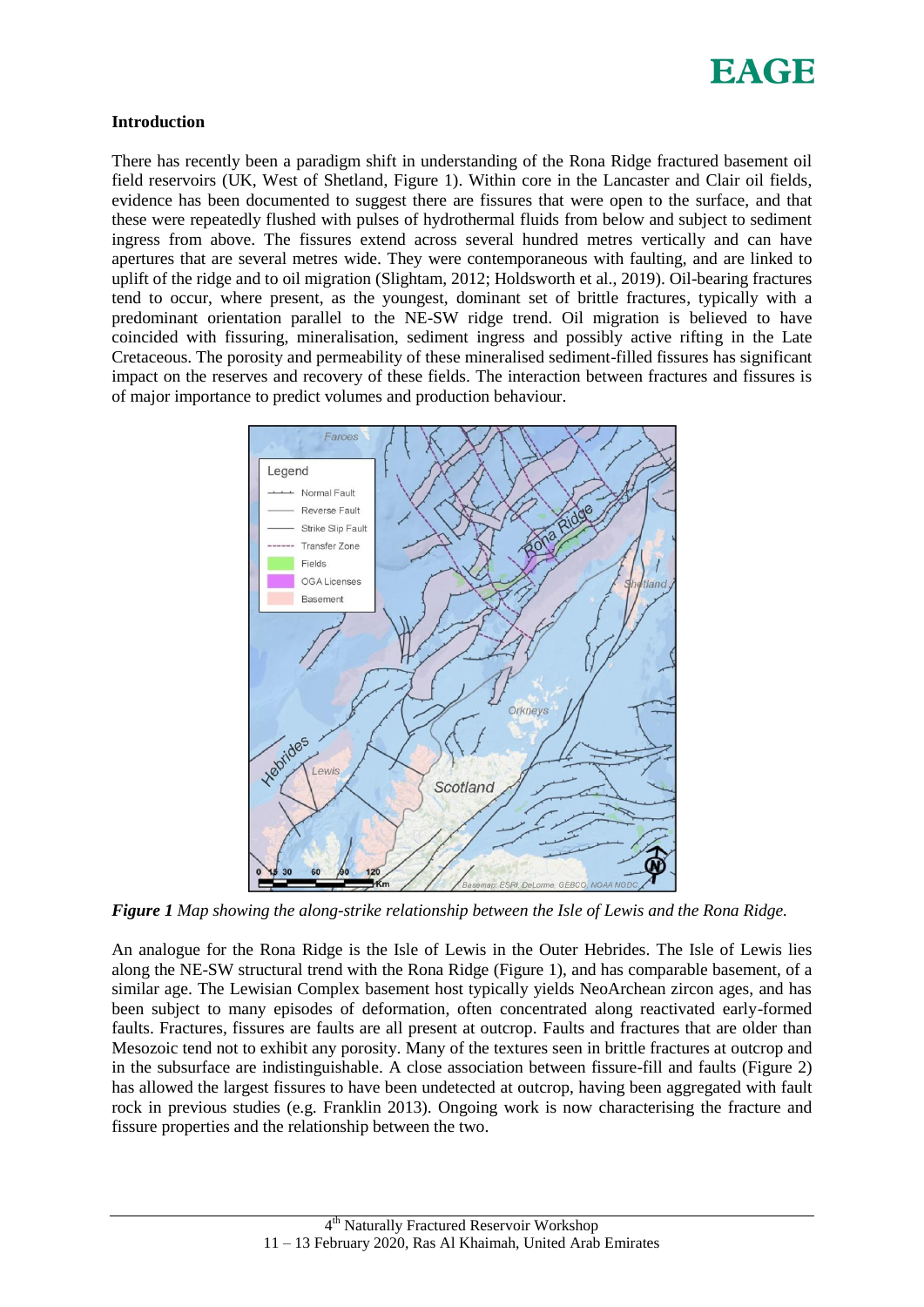# EAGE



*Figure 2 Outcrop at Seisadar, Isle of Lewis, showing two small filled fissures (arrowed) with a well-developed network of natural fractures between. A full characterisation of the fracture and fissure properties and their inter-relationship is necessary to be able to adequately predict reservoir volumes, recovery factors and production behaviour.* 

It is now understood that there are three potential components that contribute to porosity and permeability within fractured basement reservoirs: fractures, filled fissures and weathered host rock. To begin to predict the reservoir distribution within a fractured reservoir prospect or field requires insight as to how to apply these three components to model the fractured basement reservoir, and to which aspects in the geological history the parameters relate. An interesting question remains as to how relevant this finding is for other fractured basement reservoirs globally.

### **Discussion**

Data compilation of global fractured basement fields/ prospects show fractured basement production can be found in varied tectonic settings (Figure 3). Fractured basement reservoirs are often conceptually described as a 'buried hill play' (e.g. the Bach ho Field in Vietnam as described by Cuong et al., 2009, or the Penglai 9-1 oilfield in China, Hu et al., 2017). Within this model the fractured basement reservoir is level with or structurally higher than a mature source rock. The basement has undergone some uplift relative to the basin (within which a source rock was deposited and matured), which for some time is exposed prior to deposition of a blanketing sequence of mudstones, for example, that provide a seal. The uplift could have been caused by footwall uplift associated with a normal fault, or hanging wall uplift in a reverse fault. As the basin filled, the structurally high basement will also have undergone weathering if it was at surface.

Whilst not a recognised component of the buried hill model, if faulting occurred while the basement was at or near surface, fissures might also have formed. Van Gent et al. (2010) demonstrate the effects of rotation of principal stresses in an extensional setting, along a fault from depth to surface, as the reduction in confining stress prompts a transition in sense of movement from shear through hybrid to dilation in the upper parts of a normal fault. They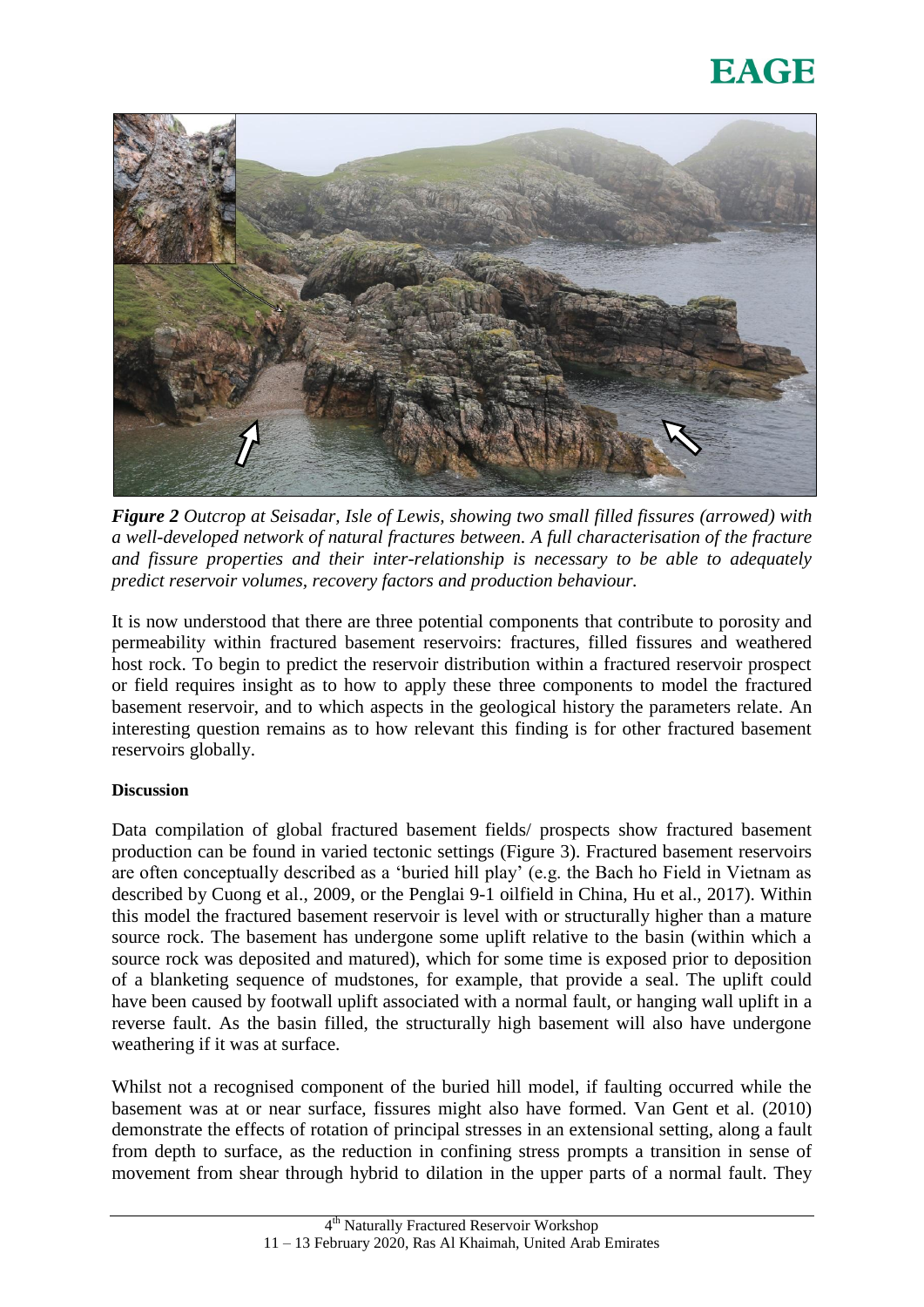

also mention a real-world example of equivalent dilation observed along a shallowly dipping oblique-reverse fault, indicating this feature might be a common component regardless of the fault kinematics, rather being related to fault activity whilst exposed at surface. Uysal et al, 2007, constrained the generation of travertine deposits within fissures to have been coseismic.



*Figure 3 Global producing basement fields and active prospects (after Hurricane Energy).* 

Similar features are observed in breccias within carbonates: specifically, fissure fills with cockade textures indicative of long-lived fluid pathways containing occasional sand grains, presumably entrained from above are described in Daniels et al. (in review). This example is not linked to active tectonic faulting but active collapse following dissolution of 100+m of anhydrite. Van Gent et al., 2010, describe equivalent dilational features in carbonates at Jebel Hafeet, UAE (with a rim of precipitated calcite between the wall rock and unconsolidated stratified sediments, equivalent to fissure fill).

### **Conclusions**

Our discussion leads to a conclusion that fissures *could* be a common theme in fractured basement plays, but does not prove this is always the case. Further work is required to evaluate producing fractured basement fields to see whether the presence of fissures could account for so many weathered or karstified features in many fractured basement play models (e.g. Fig 9 from Hu et al, 2017, indicating horizontal karst zones).

Furthermore the scaling, spatial and connectivity relationships between the fissures, fractures and faults need definition to understand how they might interrelate. Figure 4 shows a schematic of the various fracture and fissure parameters necessary to characterise their networks. The spatial relationship between fissures and fractures is a critical characteristic to understand. The permeability within fissure-fill may resemble a matrix reservoir; understanding the relative contributions of the porosity and permeability components is critical to predict overall performance.